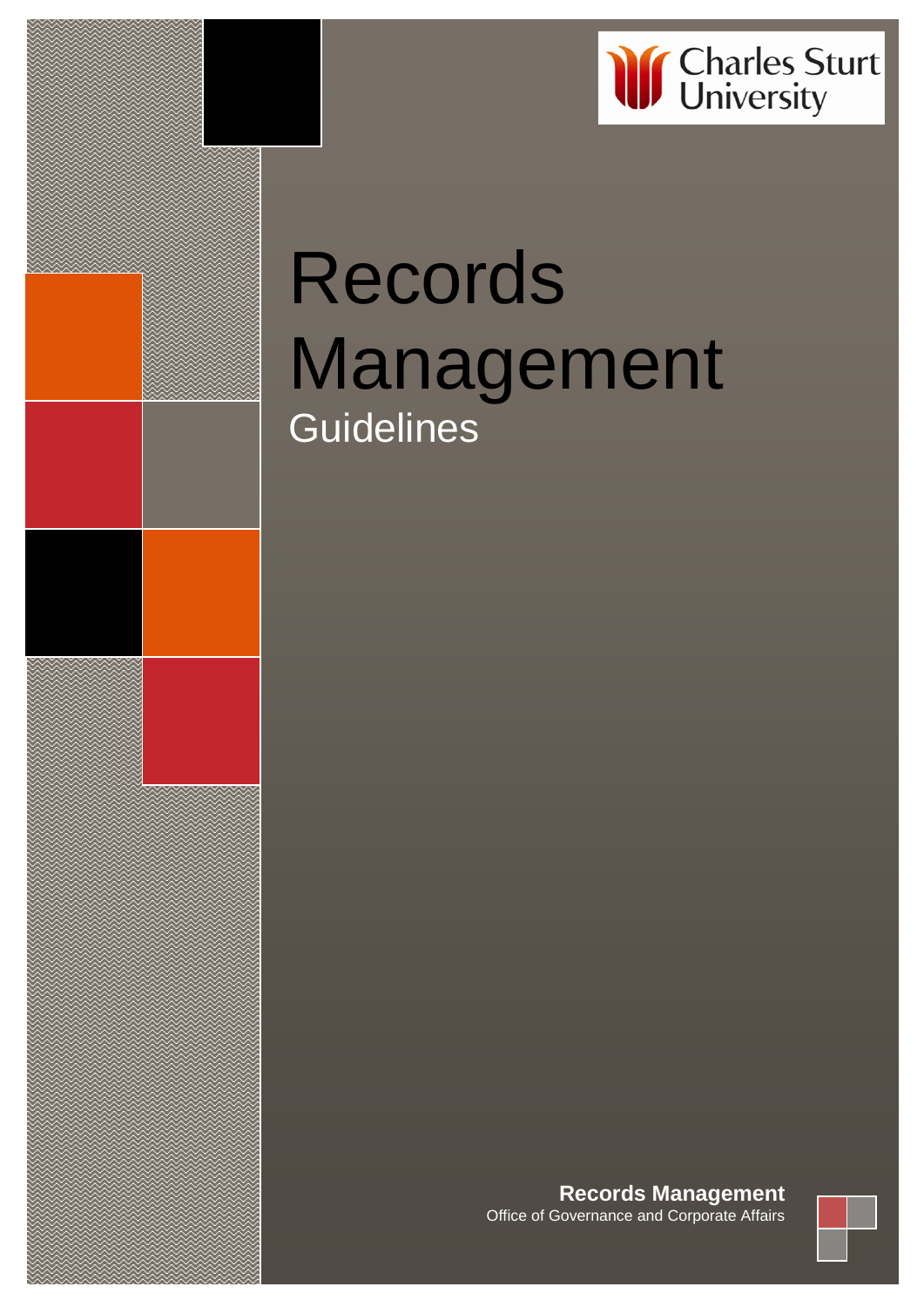# **Contents**

| Using Shared Folders in Conjunction with a Recordkeeping System  18 |
|---------------------------------------------------------------------|
|                                                                     |
|                                                                     |
|                                                                     |

#### www.csu.edu.au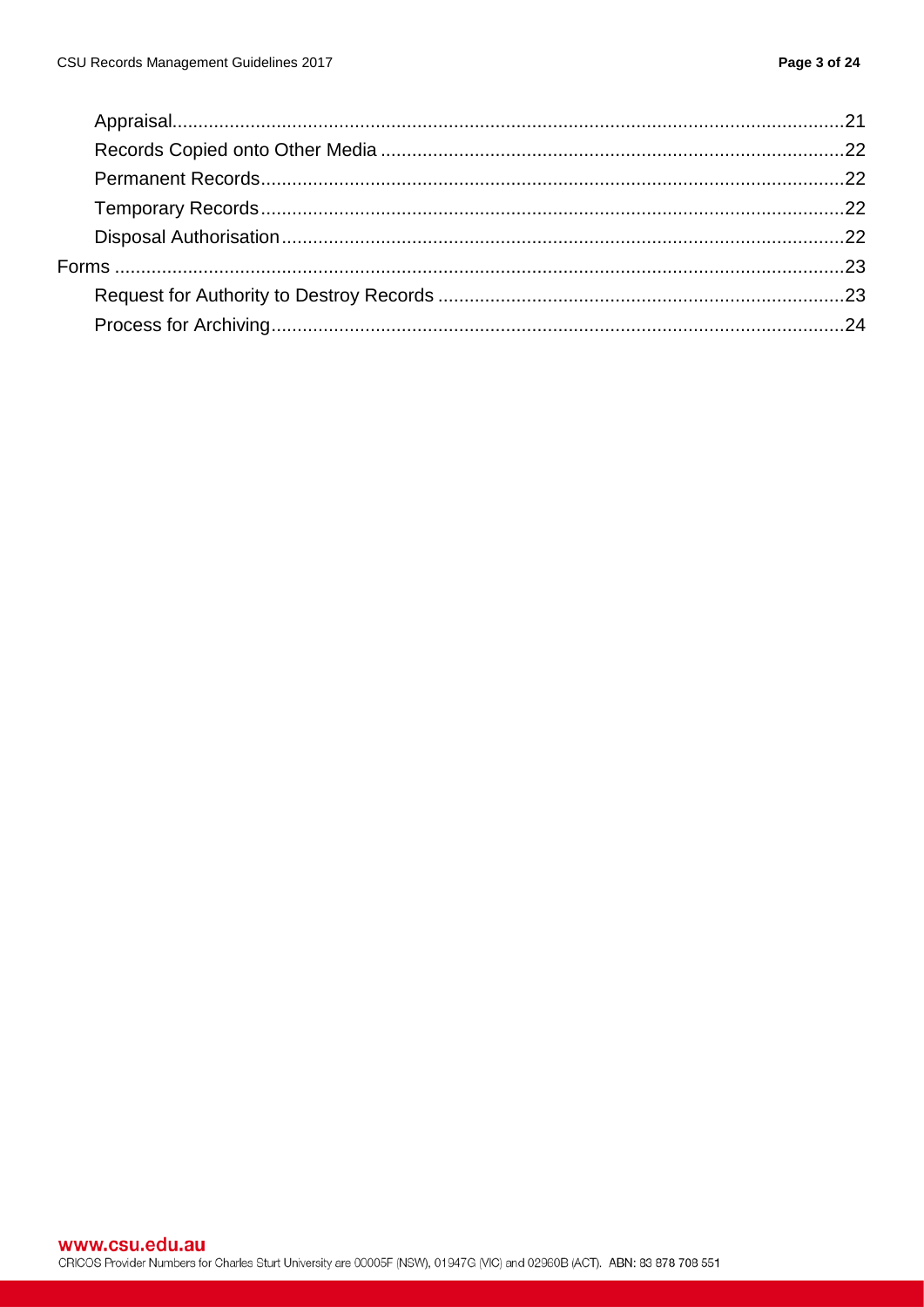# <span id="page-3-0"></span>**Legislative Obligations**

Under the State Records Act 1998 (NSW) Charles Sturt University has an obligation to ensure that the University makes and keeps full and accurate records of the activities it undertakes. Whilst many requirements to create and keep records arise from business processes, there are also a number of laws, regulations, standards and codes of best practice which require or necessitate the making and keeping of records. Some of these are:

- State Records Act 1998 (NSW)
- Standard on records management
- Treasurer's Directors
- NSW Ombudsman's Administrative Good Conduct Information sheet (1997)
- Australian and International Standard AS ISO 15489-2002, Records Management
- ISO 9000 Quality Management Systems
- Audit Office's On Board: Guide to Better Practice for Public Sector Governing and Advisory Boards (1998)

In NSW, requirements to make and keep records also appear in legislation relating to:

- Tax
- Superannuation
- Occupational health and safety, and
- Industrial relations.

All the above and others govern what information must be kept, how that information must be managed and when and how the information may be disposed of. Penalties may apply for failure to comply with these requirements.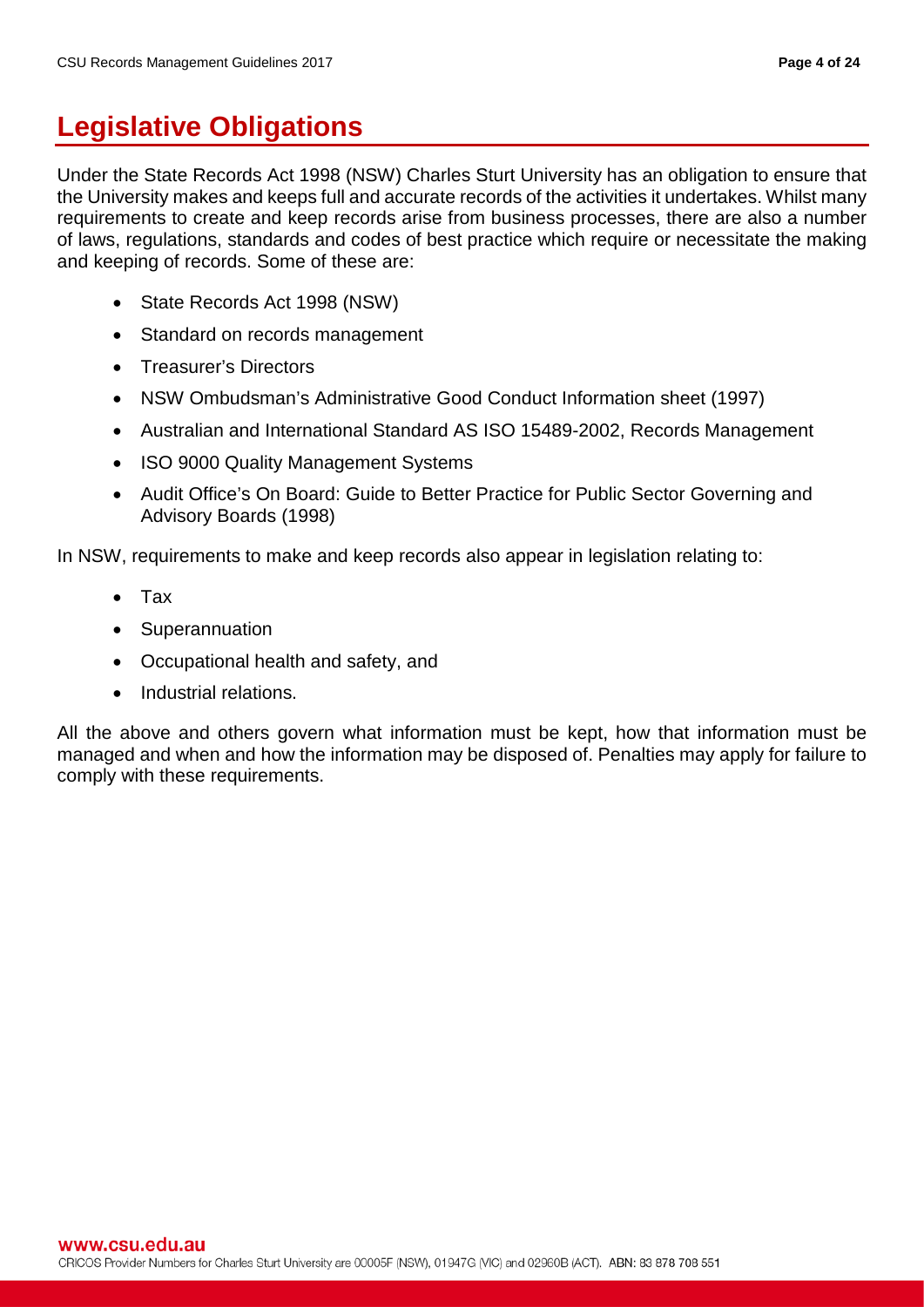# <span id="page-4-0"></span>**Managing Records**

# <span id="page-4-1"></span>**Who Owns University Records?**

The University owns all records created and received by individual employees as part of their day to day business. This includes research data, teaching materials and correspondence.

### <span id="page-4-2"></span>**Who Manages University Records?**

The majority of University records are managed by the various business units of the University that deal with the contents or subject matter of the records. For example the Division of Human Resources retains and manages all staff records, Student Administration is responsible for all student records. Each business unit is responsible for managing records generated by them.

# <span id="page-4-3"></span>**Who is Responsible for University Records?**

All CSU employees have a responsibility to ensure University records that they create as part of their business role are complete, accurate and managed in accordance with these Guidelines.

Staff should be aware that a breach in their responsibilities could result in a breach of the State Records Act 1998 (NSW) and lead to possible prosecution, which may incur a fine.

Managers and Heads of business units are required to ensure that staff have access and training to the appropriate recordkeeping systems to facilitate the collation and registration of University records relevant to their job. Heads of business units are responsible for ensuring records are disposed of in accordance with authorised disposal authorities and that a Request for an [Authority](#page-22-1)  [to Destroy](#page-22-1) Records form is completed prior to destruction.

Senior Management is responsible for ensuring that staff adhere to CSU's Records Management Policy, standards and guidelines and ensuring that adequate resources are available for managing and maintaining University records.

The Manager, University Records is responsible for issuing guidelines, policies, education, training and advice to assist areas to conform to the requirements for University recordkeeping.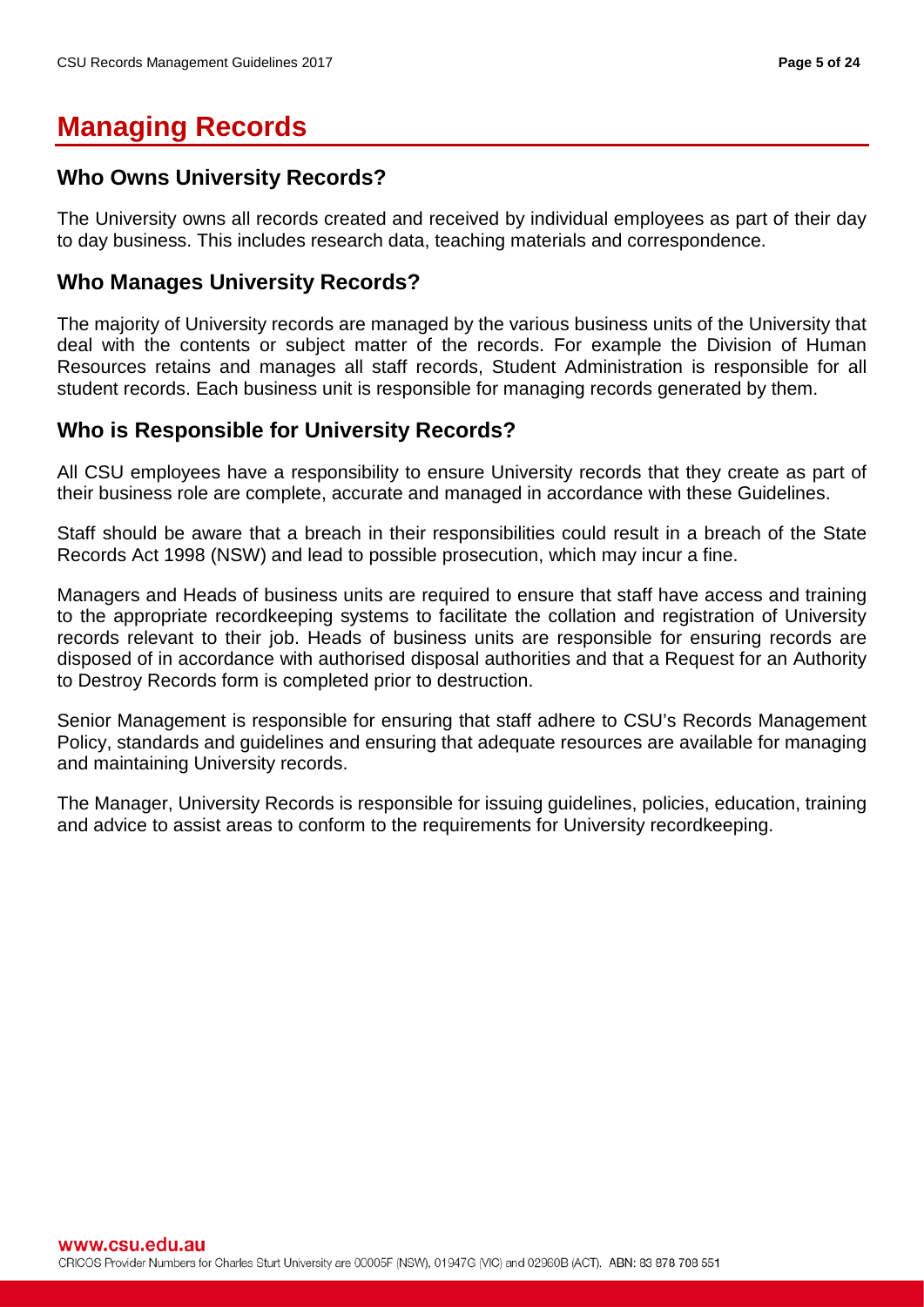# <span id="page-5-0"></span>**Identifying Recordkeeping Requirements**

There are three (3) main types of recordkeeping requirements:

- Regulatory (or 'accountability' or 'legislative') requirements
- Business (or 'operational') requirements
- Stakeholder (government and public) expectations

Recordkeeping requirements may be stated explicitly in laws, regulations and other instruments of authority, or may be implied by the environments in which the University operates.

They will refer to specific needs for evidence. For example, a requirement may state the need for:

- the *creation* of a record
- its *retention* for a specified period
- its *disposal*
- *access* conditions
- the *content* of the record
- the *form* it should be in
- aspects relating to *quality* that it is a 'proper' record

### <span id="page-5-1"></span>**What is a Record?**

A record is information created, received and maintained by Charles Sturt University and its employees in the transaction of official business or the conduct of affairs, and kept as evidence of such activity.

Records include, but are not limited to, paper and electronic documents, drawings, maps, plans, photographs, microforms, sound and video records, computerised data on tape or disks, CD-ROM, DVD etc.

The following are some examples of University records:

- Agendas (including appendices) and minutes of meetings of formally established University boards and committees including ad hoc committees and working parties
- Students' academic transcripts held electronically or in hard copy format
- Decision taken by employees under delegation which are recorded in memoranda, letters, email messages, reports etc.
- Financial transactions held electronically or in hard copy format
- Personnel transactions (letters of appointment, reports on performance and other dealings between employees and the University)
- Course and Unit outlines
- Applications and other forms completed by students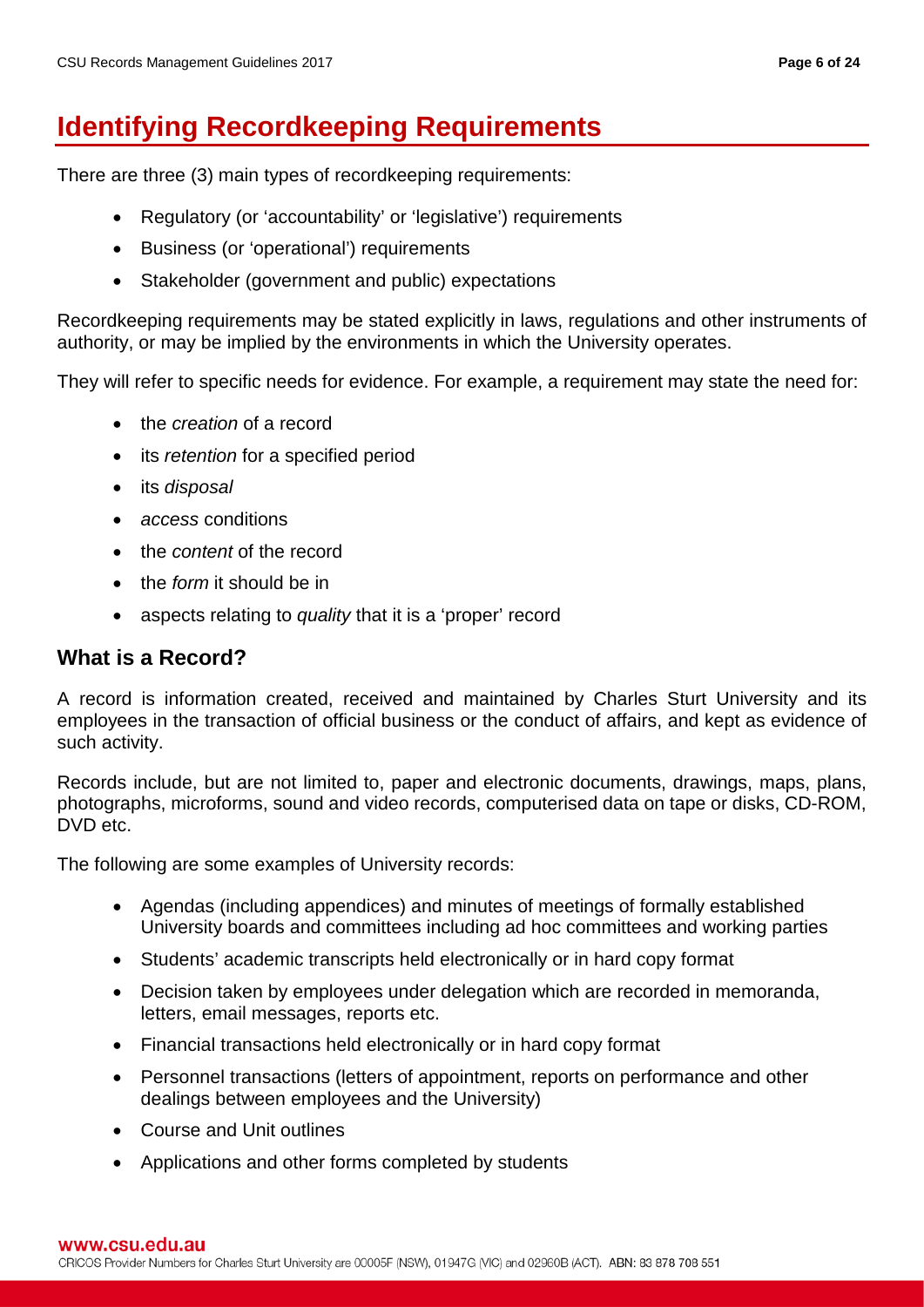- Decisions conveyed to students by mail or electronically via email systems
- Lecturers grade lists and assignment mark lists held electronically or in hard copy
- Research grant applications
- Contracts/Agreements/MOU's
- Policies, Procedures and Guidelines created by the University

### <span id="page-6-0"></span>**When Does a Document Become a Record?**

Not all documents/information are identified as a 'record'. A document becomes a record at the point in its lifetime when it is:

- sent to others for comment, advice or approval;
- defines a decision making process; or
- contains evidence of business activities.

Some information such as emails, depending on the value of content, are records automatically, because they are transmitted between individuals in the course of business. However, not all records will have a long term value and therefore may not be necessary to keep over time.

# <span id="page-6-1"></span>**Determining Which Records to Capture**

The importance of a record is not always apparent when it is first created. If you answer yes to any of the questions below then the information is to be considered as a record and captured into a an approved recordkeeping system:

- Is there a statutory requirement to make or keep particular records?
- Has a decision been made which sets a precedent?
- Are there any financial or legal implications that may come under scrutiny to ensure accountability?
- Are you the author of this information?
- Do you require the record so as to be able to report to internal or external bodies?
- Has a decision been made which will impact on another individual, office or the University as a whole?
- Has a decision been made which needs or may need supporting evidence or a record of the decision/making processes?
- Will the record document a change to policy, procedure or methodology?
- Does the transaction have to be approved by a more senior officer, committee or specialist section?
- Is the record of interest or importance to others outside your immediate working environment?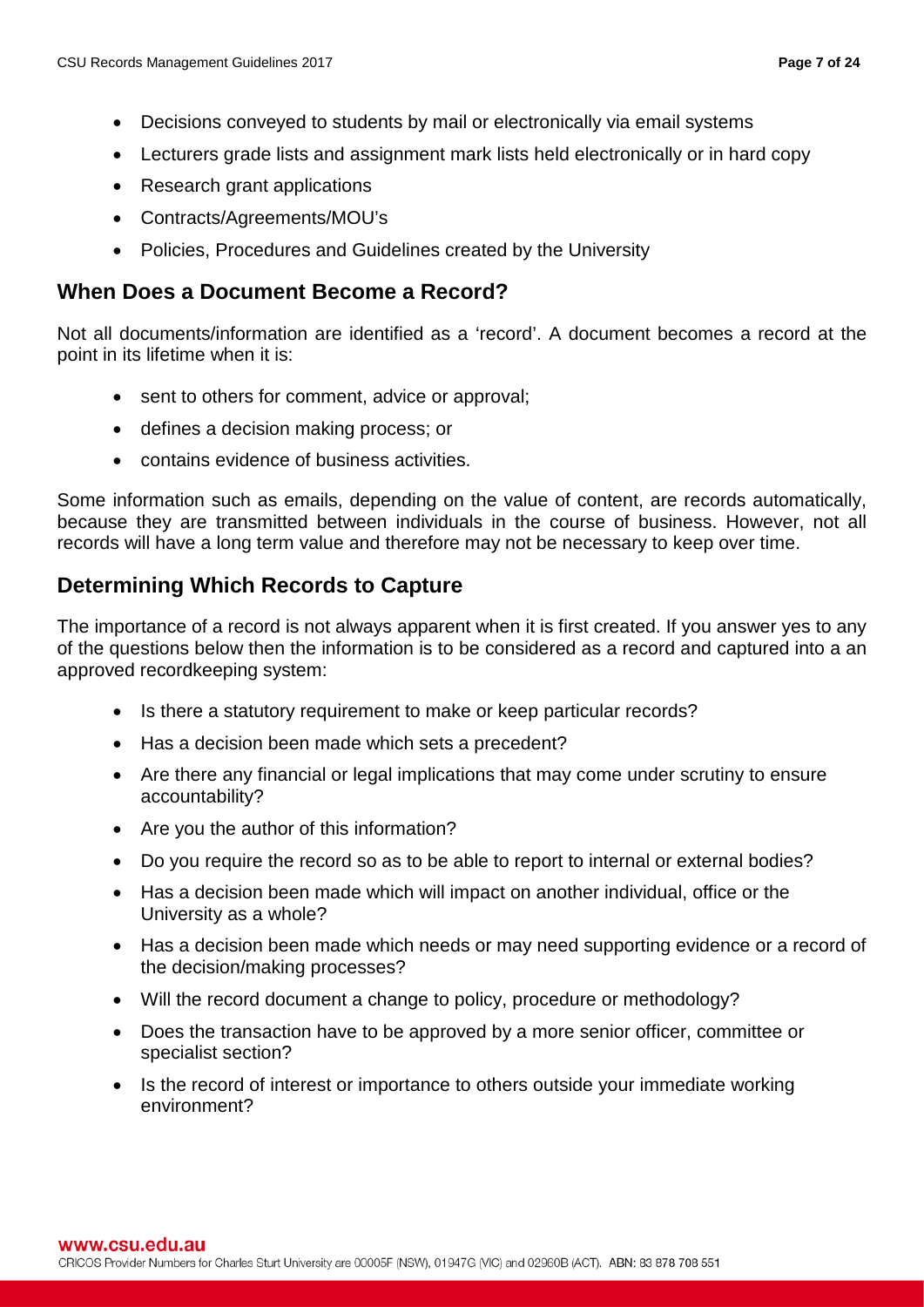# <span id="page-7-0"></span>**When to Capture a Record**

It is always safer to capture information from its creation, rather than at a later stage. If a delay occurs quite often continuity is lost as sections of the story may be incomplete. This can hinder decision making processes especially if it affects other areas of the University. Our aim is to hold complete and accurate records and have the knowledge of their existence and who holds them and the tools to be able to retrieve these records regardless of where in the University they are created or housed.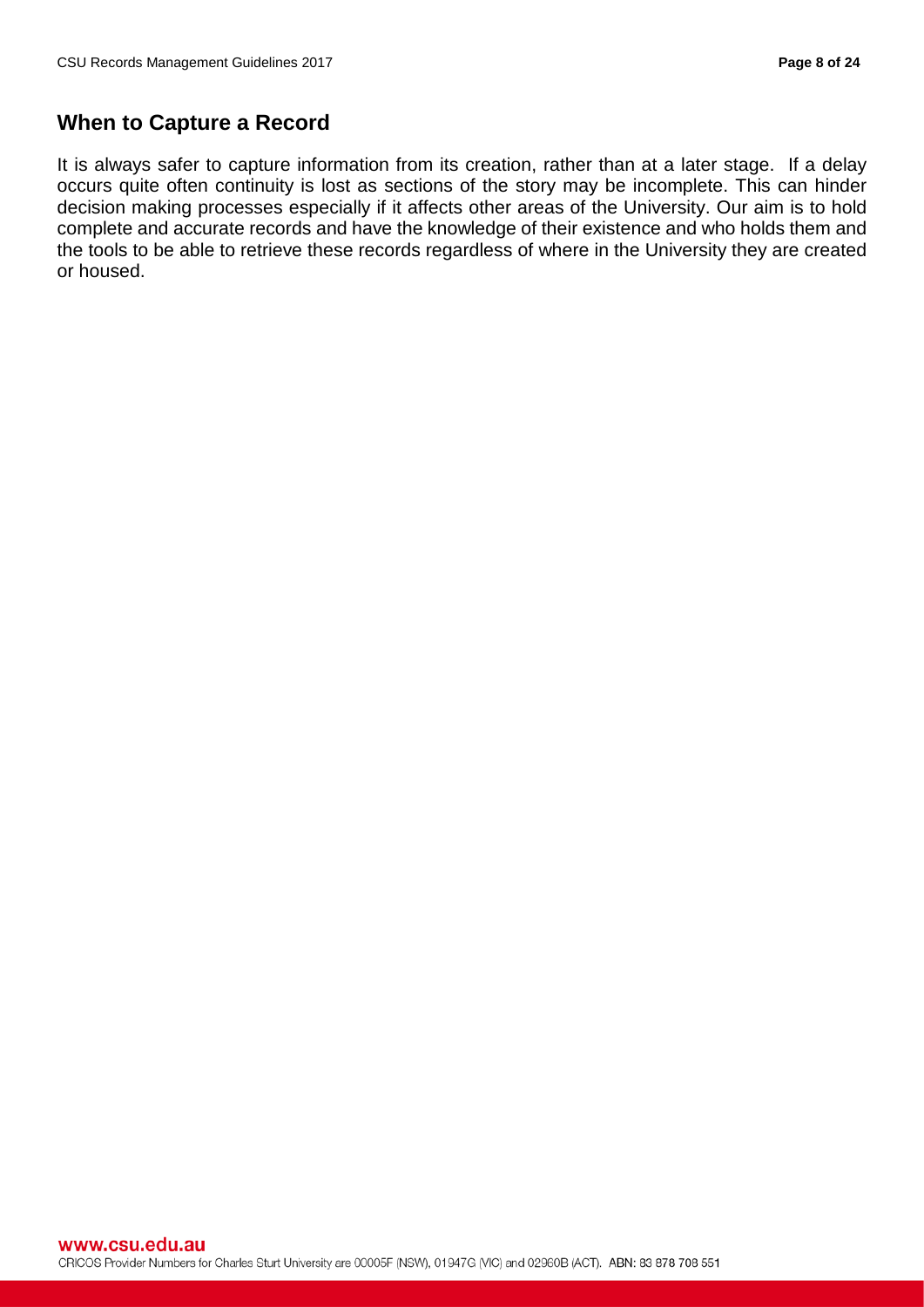# <span id="page-8-0"></span>**Types of Records**

# <span id="page-8-1"></span>**Vital Records**

Vital Records are those records that are identified as essential for the ongoing business of the University. These records contain information that is required to re-establish University business in the event of a disaster that destroys other records or closes down technological systems. Without these records the University could be at financial or legal risk or might not be able to continue to function effectively.

Vital Records ensure that specific rights and obligations accorded to the University are documented. These records may also protect the interests and assets as well as the clients and stakeholders of the University.

Examples are:

- Property leases and deeds
- IT hardware/software/maintenance agreements and licences
- Contracts and Agreements including Partnership agreements
- Insurance Policies and Schedules
- Intellectual Property Agreements (Patents, Copyright etc)
- Any legal documentation where the original must be maintained according to law
- Research Grants
- Student records enrolment & progression
- Student Academic Transcripts
- Policies, Procedures and Guidelines created by the University

The original vital records must be captured into an approved recordkeeping system (i.e. HPE Records Manager) and kept in a secure environment according to recognised standards.

### <span id="page-8-2"></span>**Correspondence**

Correspondence may be delivered and sent by various means including Australia Post, courier, facsimile, email or by hand. All documents created, received, maintained or dispatched by University staff in the course of business are official records and should be registered into an approved recordkeeping system. Key data (metadata) for the record should be captured, this includes:

- A brief title
- Date the document was created/signed
- Date the document was received/despatched
- The author
- The addressee
- Format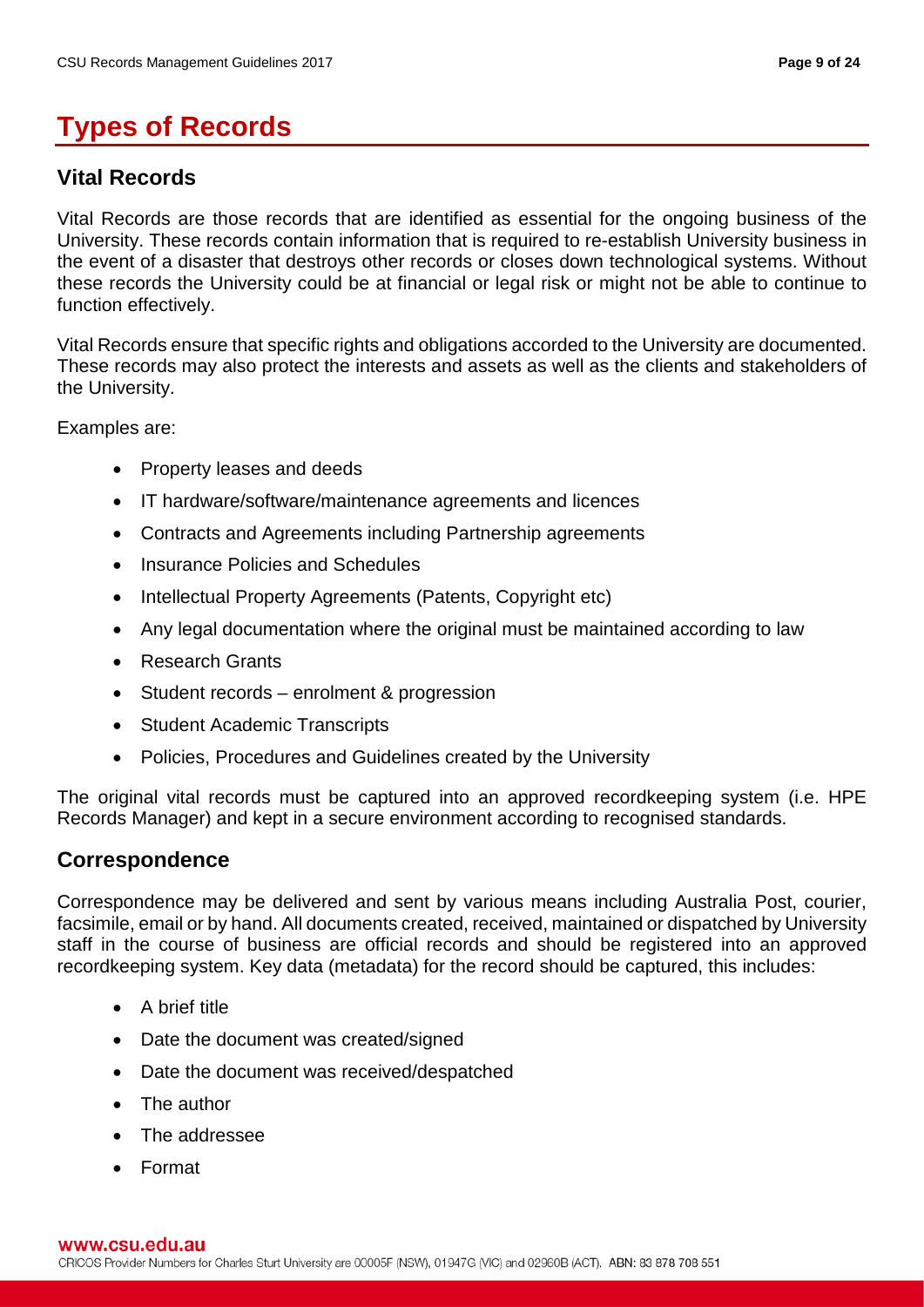- Security requirements
- Current location
- Home location
- Required action

## <span id="page-9-0"></span>**Ephemeral (Short-Term Value) Correspondence**

Ephemeral or Short-term value correspondence is correspondence which is used to facilitate University business but is of a trivial nature or of such short-term value that it does not support or contribute to the business functions of the University. Some short-term value correspondence may not need to be saved into a recordkeeping system, but be retained on a share drive/folder until no longer needed.

Examples include:

- Notes and calculations used solely in the preparation of other records such as correspondence, reports, budget documents, programs and tabulations
- Drafts of documents relating to matters of minor importance (Drafts which document matters such as rationale behind University policy and certain legal issues, and those drafts which are circulated for comment, should be incorporated into the recordkeeping system to adequately document the development of actions and initiatives).
- Copies made from records held elsewhere in the University in any format. These include duplicate minutes, agendas, computer printouts of information contained in an electronic recordkeeping system, copies of internal circulars, abstracts or copies of formal financial records maintained for convenient reference, reference copies of film, video, microfilm or microfiche.
- Records and publications from outside sources that are kept solely for reference, such as invitations to functions, copies of other University annual reports, unsolicited promotional literature for goods and services, catalogues and published documents
- Audio records that are used in preparation of other records or in preparation of minutes and transcripts of formal proceedings, not covered by any stipulation set by the University.
- Transmittal messages and other conversational documentation, which do not record business transactions of the University or formal communication between staff members. These may include: informal transmission messages on 'with compliments' slips; email and facsimile cover notes; facsimile or telephone messages of a routine or trivial nature; and informal email.
- Appointment diaries and meeting schedules which may be maintained on electronic systems that do not record significant matters such as notes of discussions and meetings, case notes etc.
- Copies of personal documents, and documents containing personal information, acquired by the University which are not required on a continuing basis to support the business transactions to which they relate – such as copies of birth certificates, drovers' licences, marriage certificates, copies of references, copies of qualifications, change of address notices.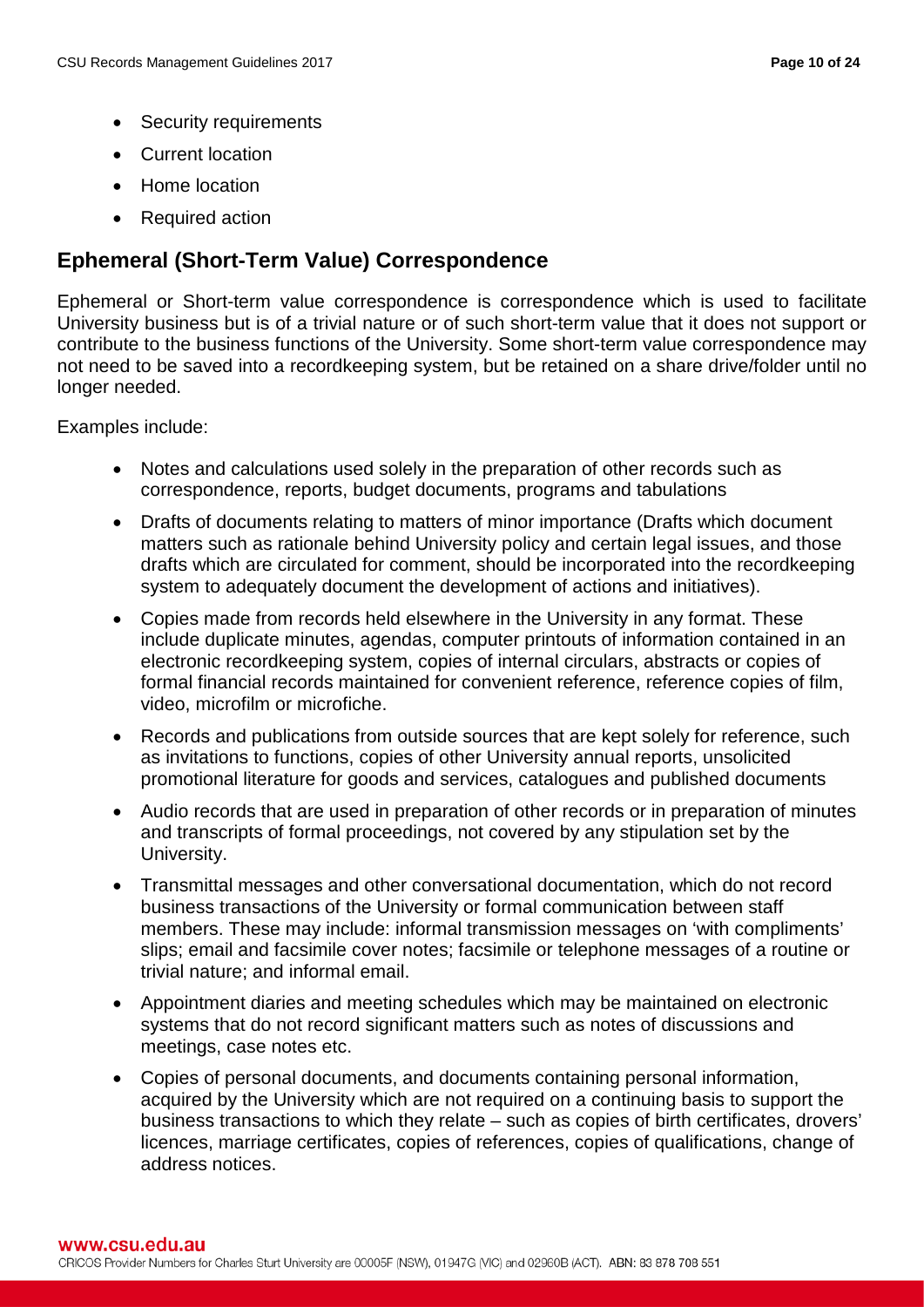# <span id="page-10-0"></span>**Personal Correspondence**

Personal Correspondence is correspondence which is of a personal nature and has no relevance to the business of the University. Examples include: 'Let's do lunch', personal/family arrangements or CVs.

The University allows a small amount of personal information to be retained by an individual. The University has provided a specific directory, such as the P Drive, to store this type of information. A folder or folders should be identified in Outlook mailbox to identify your personal information. Business information should not be included in these personal areas.

Personal electronic documents, emails and papers can be destroyed as soon as staff members no longer require the information and should be removed or destroyed prior to leaving the University. If correspondence incorporates both personal and work-related information, then the correspondence is a business record and should be saved into an approved recordkeeping system.

## <span id="page-10-1"></span>**Documenting Conversations**

It is appropriate that conversations through telephone, SMS or face to face be documented if significant business decisions have been made, and there is no documentary evidence to follow such as a letter or memo. Examples include conversations that:

- Convey the primary response from the University to another organisation, a staff member, a media representative or a client (i.e. instances in which a response will not be confirmed in writing); or
- Represent complaints from a member of the public requiring further investigation.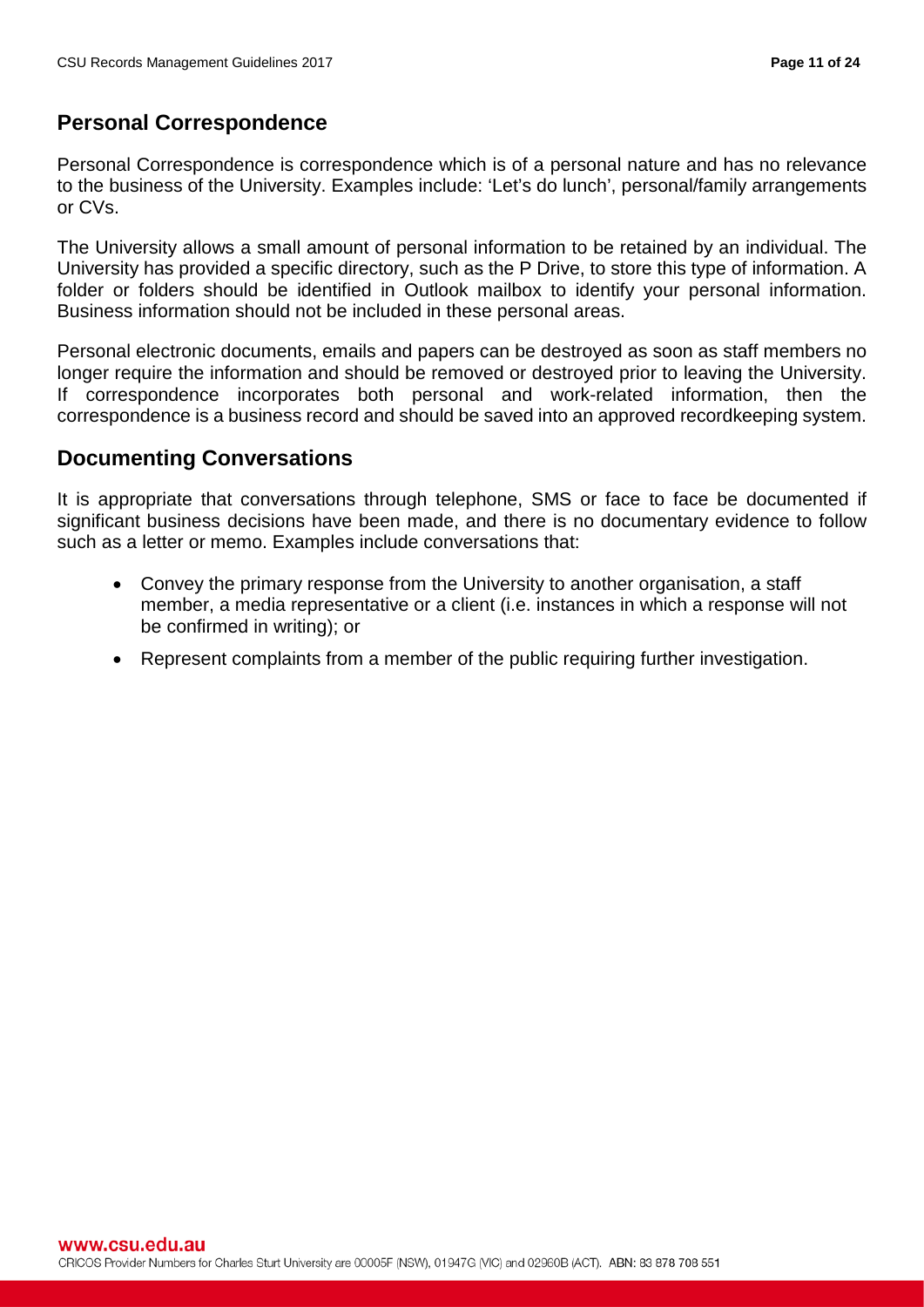# <span id="page-11-0"></span>**Record Formats**

# <span id="page-11-1"></span>**Source Record**

Source records are documents or other records that have been copied converted or migrated, or will be the input for such a process. A source record may be an original record or it may be a reproduction that was generated by an earlier copying, conversation or migration process. The University must ensure that the certain conditions are met to ensure the reproductions of records that have been digitised have the required degree of authenticity, integrity, and reliability.

# <span id="page-11-2"></span>**Paper Records**

Paper records need to be recorded, captured in a fixed form, maintained and made accessible as records. Paper records must remain available, accessible, retrievable and usable for as long as a business need exists, or as long as legislative, policy and archival requirements provide, whichever is longer.

These records may consist of paper documents enclosed in a manila file or folder cover and should be kept in suitable storage mediums such as lateral filing cabinets in accordance with storage standards applicable to their needs. Paper records identified permanent in value, e.g. signed Council Minute papers, are to be printed on archival quality paper to ensure they are accessible over time and forwarded to the Archives Centre for retention.

## <span id="page-11-3"></span>**Electronic Records**

The University conducts much of its business electronically. It is therefore necessary to create and manage information in electronic format. Electronic transactions are no different from their paper counterparts in that they need to be recorded, captured in a fixed form, maintained and made accessible as records. Electronic records must remain available, accessible, retrievable and usable for as long as a business need exists, or as long as legislative, policy and archival requirements provide, whichever is longer.

Systems and facilities should be secure from unauthorised access or modification and "irrecoverable loss of records and data" as a result. Error or equipment failure can result in deliberate or inadvertent corruption or deletion. Back up procedures should provide a security precaution against loss, corruption and unauthorised access.

As with paper documents, not all electronic documents are electronic records. For example a report that has not been signed off is not a record until authorisation takes place or has become part of a transaction.

Those records of ongoing value which are created or received electronically, including word processed documents and electronic mail messages, should be captured into an approved recordkeeping system.

Records should not be held on hard drives (i.e. share drives), USB's, CD's, DVD's or any other storage device.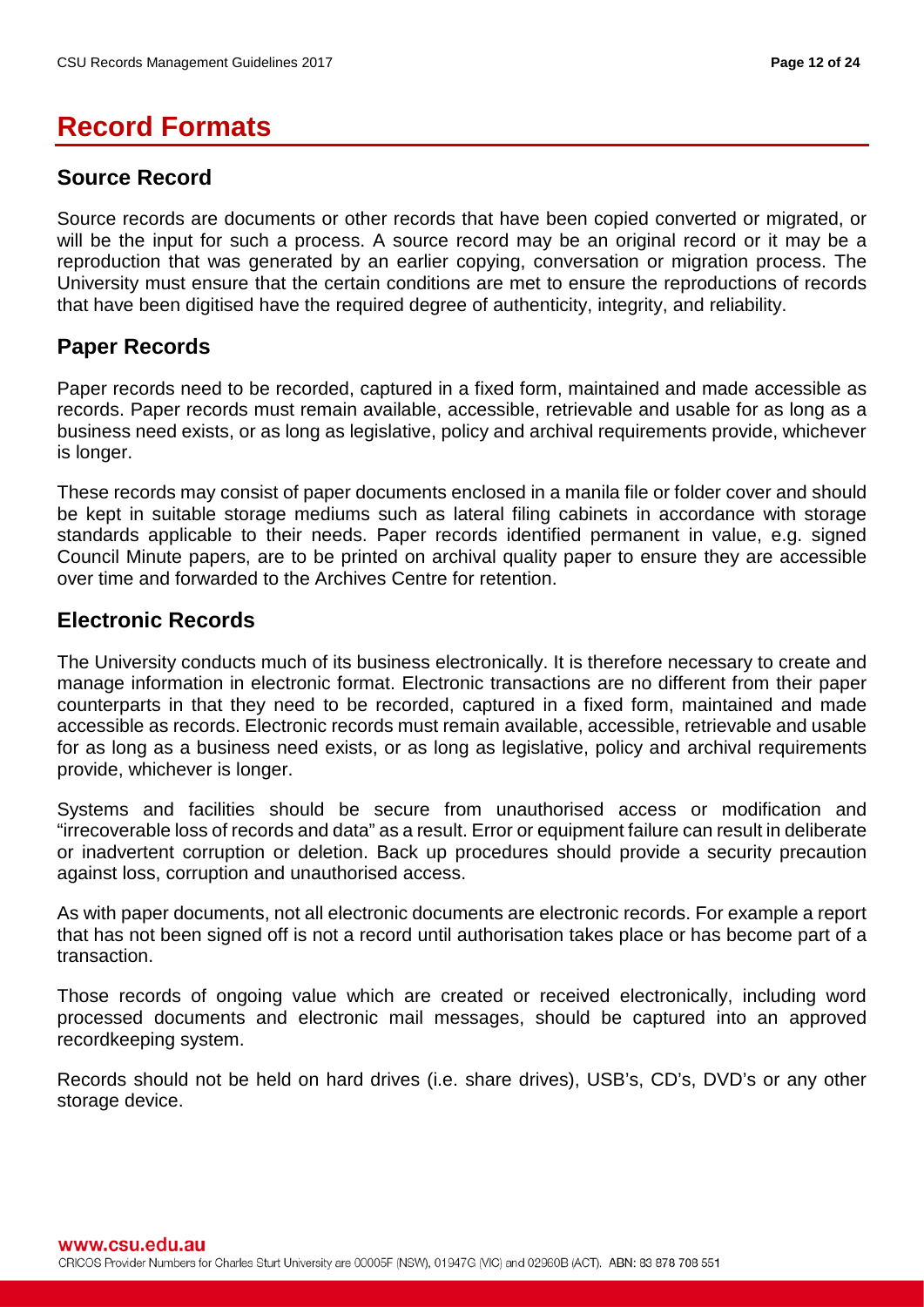# <span id="page-12-0"></span>**E-Mail**

Electronic records include e-mails which may need to be retrieved at a later time or which have been identified as constituting a record of the University's office work. E-mails, whether printed or not, are treated as documents under the Government Information (Public Access) Act and are "discoverable" in litigation. They also can be produced in court by subpoena and are subject to copyright, privacy and defamation legislation. In order to maintain their value as evidence, electronic mail messages must be inviolate. This requires that they are maintained in a system which prevents them from being altered or manipulated from their original state.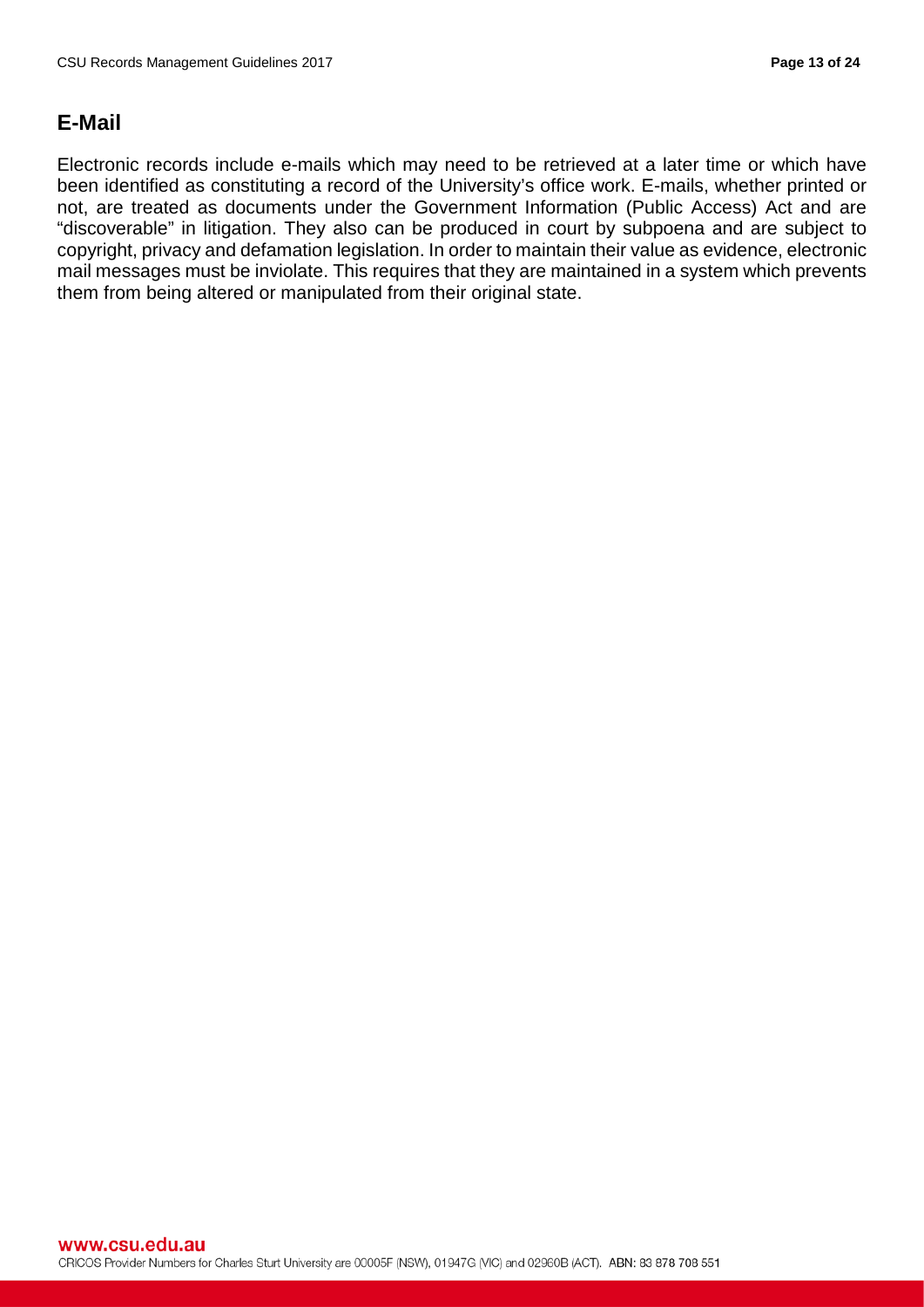# <span id="page-13-0"></span>**Recordkeeping Systems**

# <span id="page-13-1"></span>**What is a Recordkeeping System?**

A recordkeeping system is a system which captures, manages and provides access to records through time. A recordkeeping system should:

- Routinely capture all records within the scope of the business activity it covers,
- Organise the records in a way that reflects the business processes of the records creator
- Protect the records from unauthorised alteration or disposition
- Routinely function as the primary source of information about actions that are documented in the records, and
- Provide ready access to all relevant records and related metadata.

All areas of the University have access to the corporate recordkeeping system HPE Records Manager. This system assists the management of business information, both physical and electronic (including email), from creation or receipt to destruction or archiving. Control processes include classification and document registration, security and access, retention and disposal, auditing and archiving.

# <span id="page-13-2"></span>**What is Recordkeeping Metadata?**

Recordkeeping metadata is a tool that enables you to describe records, people and business activities in a suitable amount of detail to ensure:

- better information accessibility
- improved records management, and
- greater accountability in business operations.

A number of everyday activities involve the capture of metadata about records or rely on metadata being available. Examples include:

- identifying personal information that must be protected under privacy legislation
- accessing documents sought under freedom of information legislation
- transferring records to another organisation as a result of administrative change or privatisation
- tracking correspondence
- identifying vital records as part of disaster planning
- transferring permanent records to the Archives Centre
- documenting the destruction of records.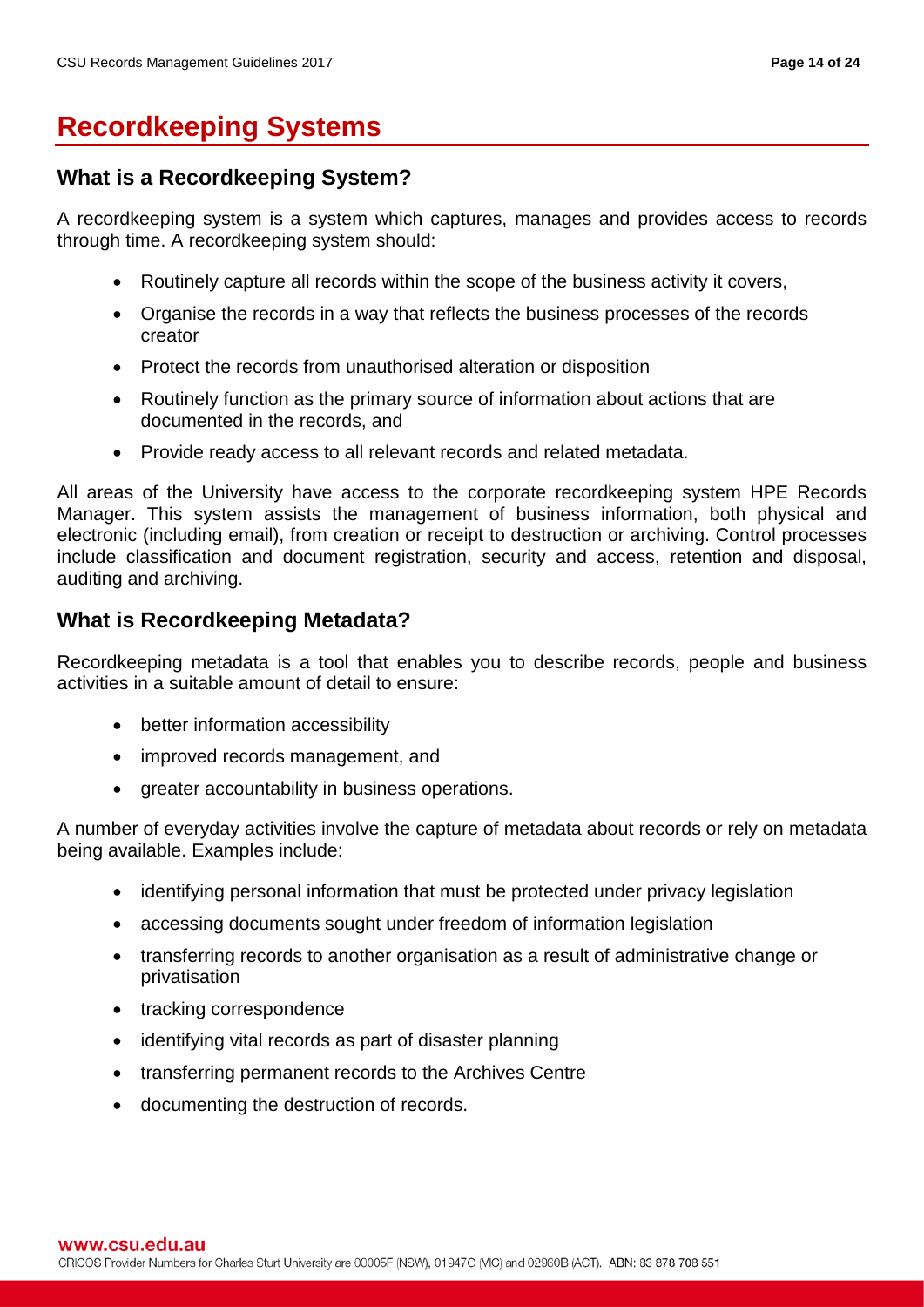# <span id="page-14-0"></span>**What is a Classification Scheme?**

A classification scheme stipulates the use of controlled vocabulary to ensure that terms are used consistently. This facilitates searching, retrieval, disposal sentencing and reporting. To provide a consistent method for the classification of folders CSU has adopted the Keyword AAA Functional Thesaurus as the basis for its classification system.

According to this classification model:

- Functional keywords represent broad business functions of the University, for example: Property & Facilities Management, Teaching & Learning, Financial Management etc;
- Activity descriptors describe the more specific activities taking place within those functions, for example, Maintenance, Construction, and;
- Subject descriptors are added as a means of describing the more specific subjects or topics relating to the matter to be documented within an activity. These authorised terms can be supplemented by some free text, that is, words not derived from the classification scheme, such as the name of an organisation, an individual or a project.

The keywords and descriptors are authorised terms provided by the classification scheme. A folder title is constructed by allocating a functional keyword, followed by an activity descriptor, followed by a subject descriptor and/or some free text. Scope notes describe how each of these terms is to be used.

An example of the hierarchical title structure is

#### **PRPOPERTY & FACILITIES MANAGEMENT – Maintenance – Lifts**

In the example **PROPERTY & FACLITIES MANAGEMENT** is the functional keyword to describe the function of managing University premises. **Maintenance** is the activity descriptor representing this activity taking place. **Lifts** is the subject descriptor, showing the subject/topic being documented on the file. You can see from the file title itself that lifts are one concern when carrying out the maintenance activity and that maintenance is an activity that must take place when managing premises.

## <span id="page-14-1"></span>**What is the Disposition of a Record?**

A disposition describes what the current status is for a record or group of records. A disposition is another way of categorising records to enable easier retrievability of records.

These are broken up into 4 categories:

- **Active** active records are ones that are used on a day to day basis. These records are kept in current folders (electronic or physical) for easy access.
- **Inactive** inactive records are records that have little if any use but are required to be retained before destruction or disposal. These records may be located in a nominated secondary storage area.
- **Destroyed** destroyed records have been destroyed in accordance with the GDA's set by State Records NSW.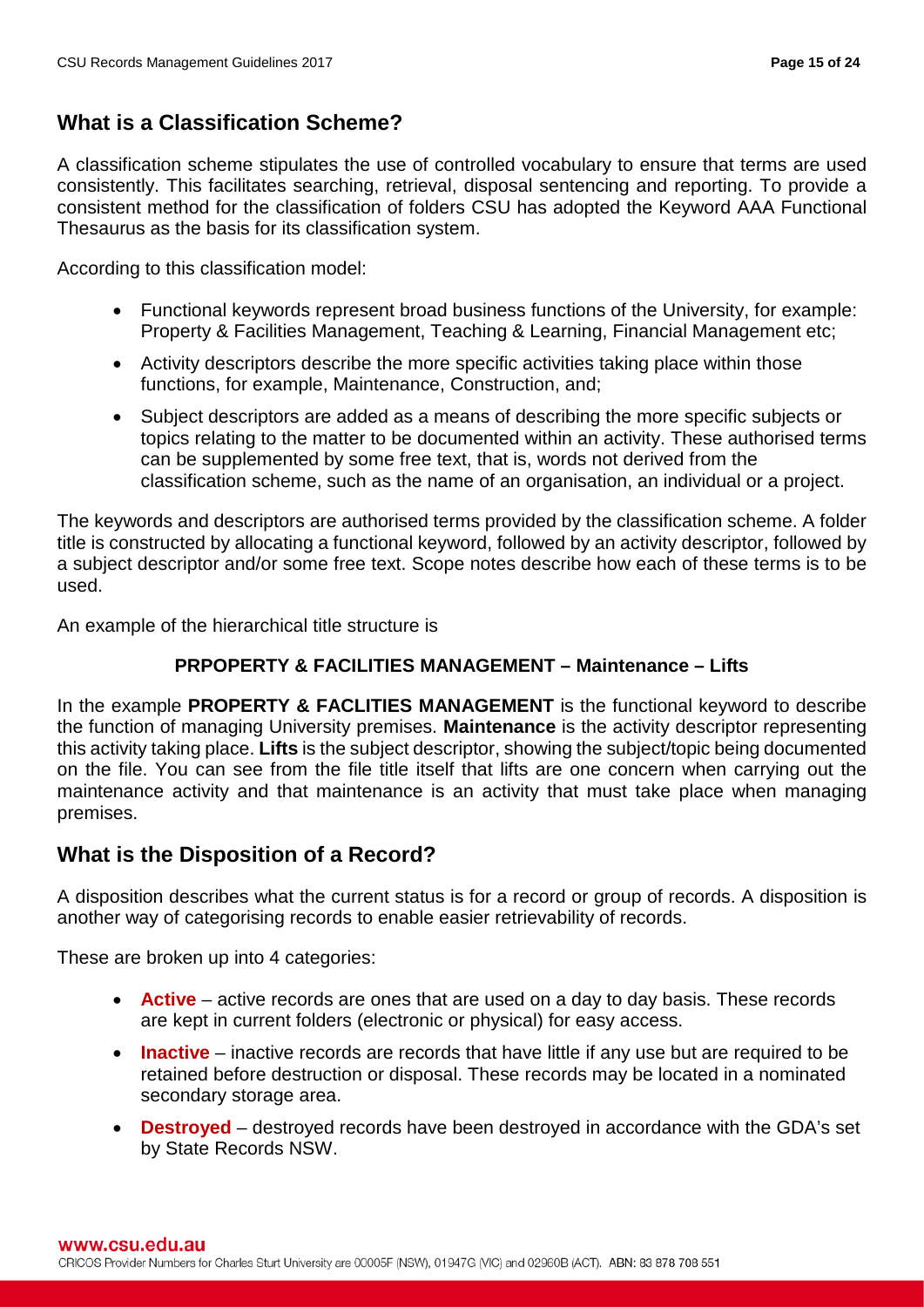• **Archived** – Archived records are records that have been identified as permanent in value and located in a controlled long term storage repository i.e. the Archives Centre, Wagga Wagga Campus.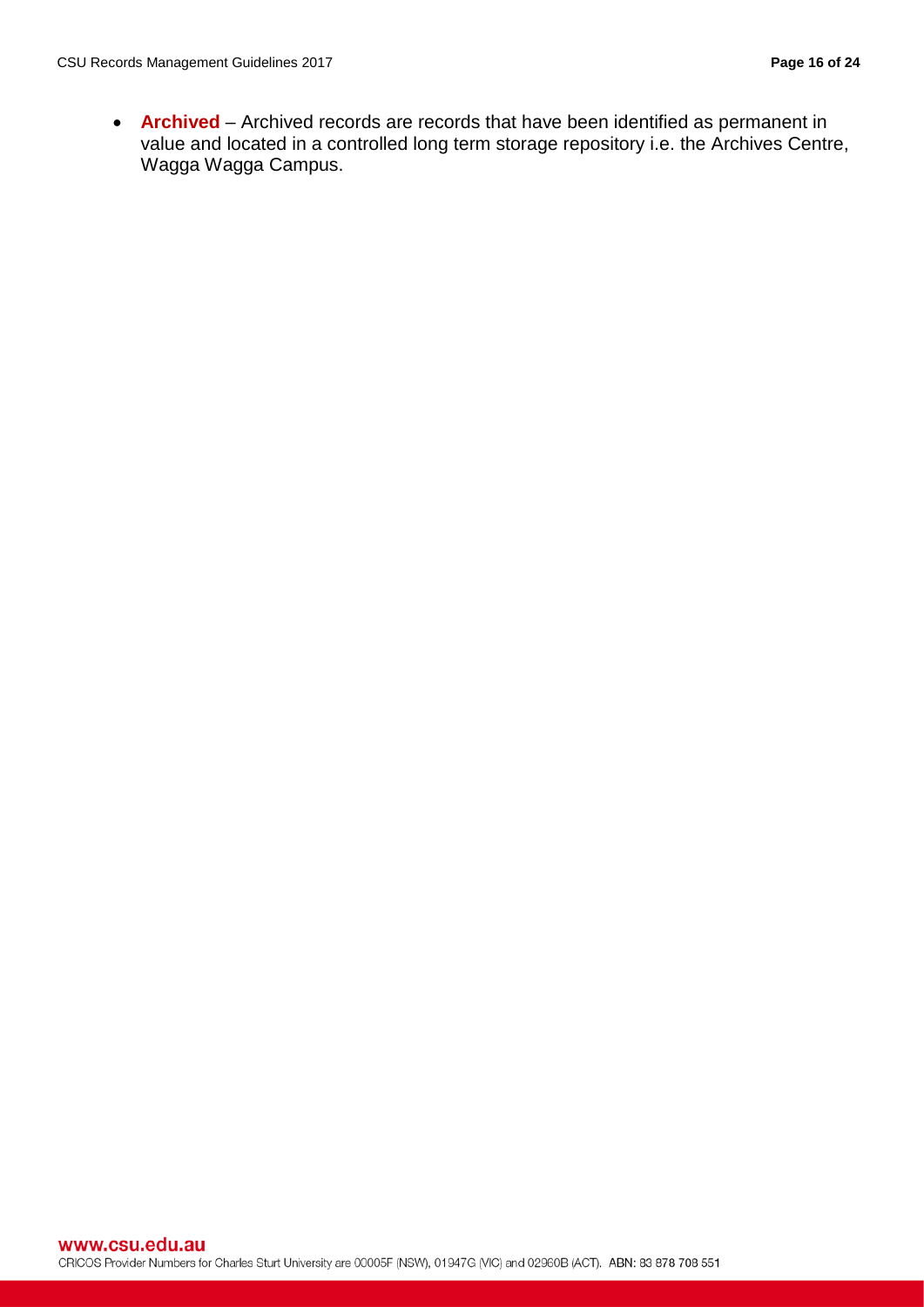# <span id="page-16-0"></span>**Access and Security of Records**

# <span id="page-16-1"></span>**Access**

All staff can access the business records created by the University that they require to conduct their operational requirements of their business role. There may be specific legislation and policies that govern accessibility of some information. Records that contain personal, commercial or operationally sensitive information will be identified and restricted to ensure that only those staff that have a business reason to access this information will be able to do so.

All University records made by any staff member of the University in the course of her or his duties are considered to be confidential and must not be divulged or released to unauthorised persons without authorisation from the staff member's Supervisor.

Release of personal information relating to staff or students is only permissible in compliance with established University polices and guidelines.

Staff members are required to use discretion in regard to the divulgence or release of ephemeral information. If in doubt, staff members must consult their Supervisor.

# <span id="page-16-2"></span>**Folders/Files and Documents**

Physical official folders are not be sent out or taken off campus without authorisation. It is preferable that copies be made for this purpose and identified as such. Where original records are required, (eg. for legal matters in the case of litigation) the Head of the Business Unit, and/or University Records Manager should be advised before the records leave the University to ensure appropriate record security, and tracking can be completed and follow ups for return of files/folders can be made.

Official documents that form part of the University's record must not be placed in unofficial or private record systems by staff. All such documents should be captured into an approved recordkeeping system and retained with the business unit. Protocols and procedures need to be implemented for staff that work from home/offsite to ensure security and access of records is managed appropriately.

# <span id="page-16-3"></span>**Security and Storage**

University records that are identified as containing sensitive or confidential information must be identified. Protocols and procedures must be put in place to appropriately manage and protect these records, regardless of format, from unauthorised access, damage and loss (including theft). Some of the more sensitive records include:

- Student records
- Client records
- Medical records
- Staff records
- GIPA (FOI) requests
- Grievance matters
- Legal matters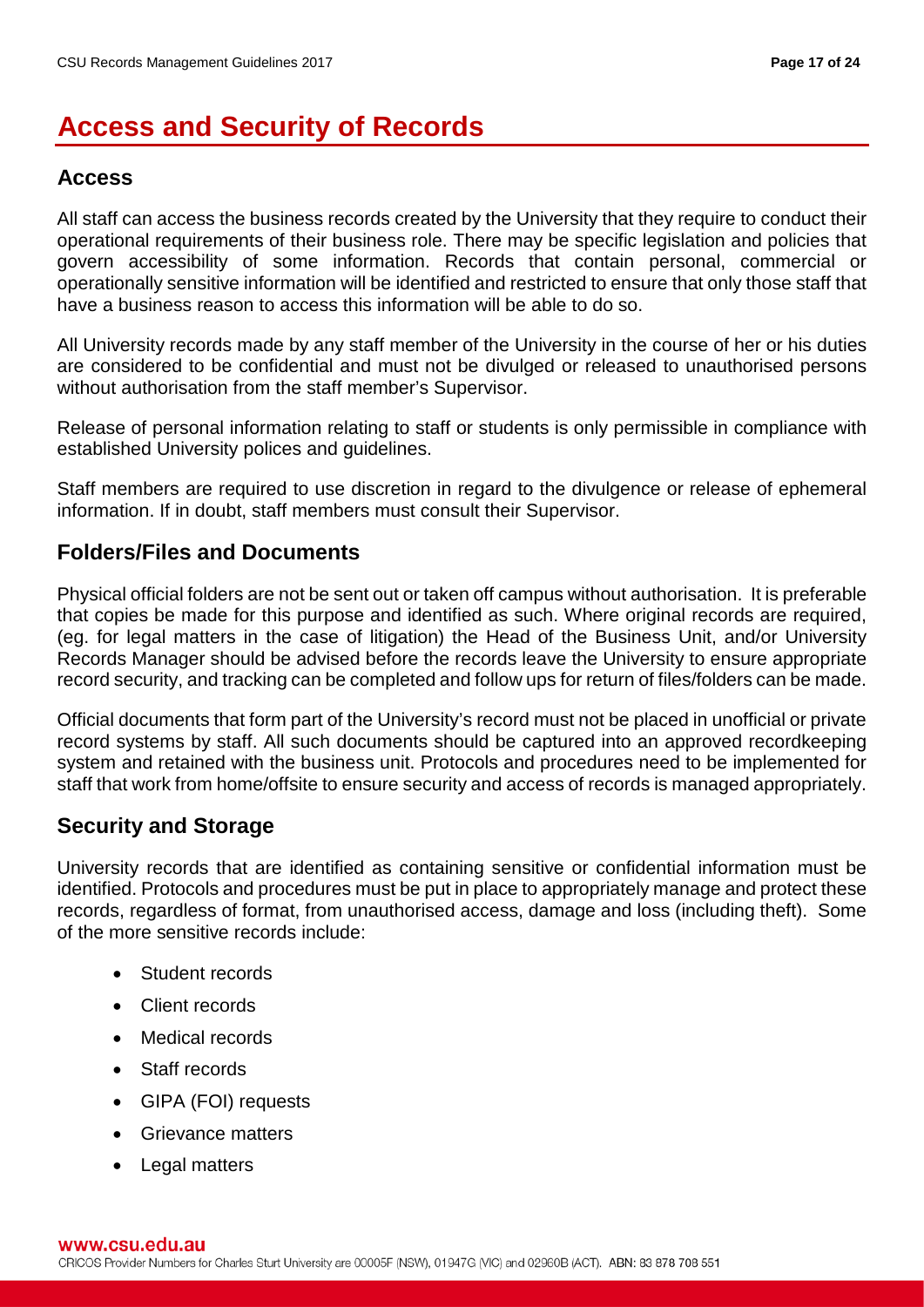- Performance Appraisals
- Tender documents

If you require access to records you would not normally have access to, you must formally request access to the relevant owner of the records.

# <span id="page-17-0"></span>**Physical Storage**

- All physical storage areas must have been included in the completion of the Records Storage Self Assessment.
- All physical records storage areas are to be secure areas with access only provided to authorised personnel. Staff members are not permitted to access records for which they have no authorisation.
- Where a secure storage area is unavailable, all University physical records should be stored in lockable shelving units to prevent unauthorised access when offices are unattended during the day or after hours. Staff members must ensure shelving units are locked appropriately when leaving offices unattended.
- Staff members must ensure that confidential and/or sensitive records are not left on desktops or in plain view whilst offices are unattended.
- Records must be stored in conditions that ensure they are accessible and retrievable in appropriate timeliness for the length of time they are retained.
- Records should be stored in conditions that take into account their physical characteristics, sensitivity, retention period and expected access rate.
- Storage facilities used (including those provided by commercial service providers) must comply with occupational health and safety guidelines as adopted by the University.

# <span id="page-17-1"></span>**Electronic Storage**

Confidential and sensitive information must be protected from unauthorised access, alteration or deletion by ensuring that appropriate security measures are put in place to deal with this type of information. Measures may include:

- Setting up work group access to directories/folders
- Locking the machine if absent from the office
- Utilisation of passwords
- Making documents read only
- Ensuring records are identified as such and placed into an approved recordkeeping system.

# <span id="page-17-2"></span>**Using Shared Folders in Conjunction with a Recordkeeping System**

Shared folders are utilised to facilitate collaboration, dissemination of information and storing certain document formats that are difficult to capture into a recordkeeping system. These shared folders can be either located on network drives or in public folders in some email environments.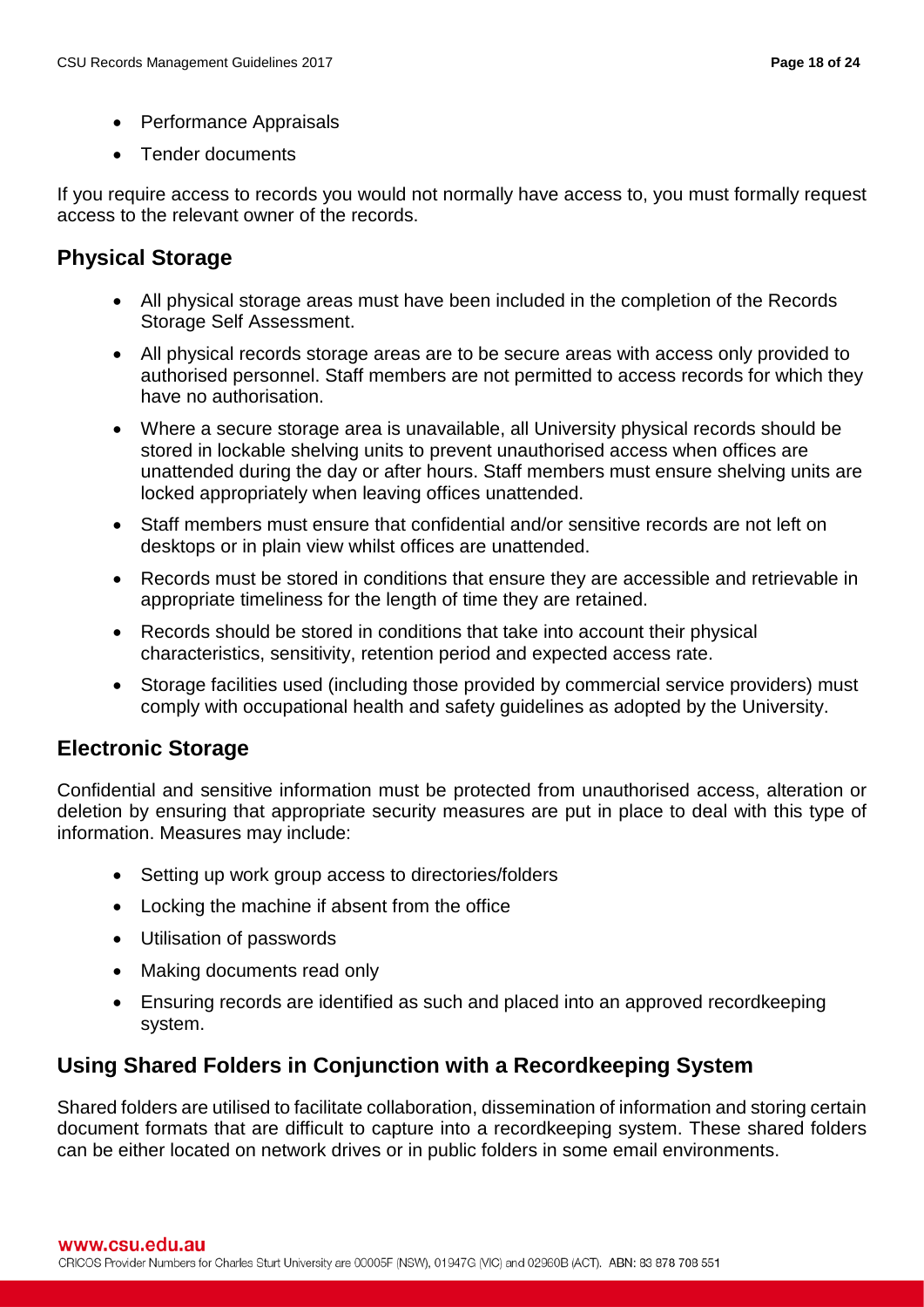Shared folders are a useful tool but they need to be managed and monitored regularly to ensure that proper records are kept. Some of the ways in which this can be achieved include the following:

- Incorporate the use of shared folders into the overall information management framework. For example setting up a controlled folder structure.
- Ensure that copies of all approved or final versions of documents are placed into an approved recordkeeping system.
- Ensure that all staff are aware that the "official" version of the documents should be obtained from the recordkeeping system.
- Provide links between the shared folder and the recordkeeping system.
- Change work practices to ensure that draft documents are removed from the shared folder after being placed into the recordkeeping system.
- Remove out of date or obsolete drafts or reference copies of documents from the shared folders on a regular basis.

Enforce security permissions that limit the ability of most users to create folders and delete or amend documents.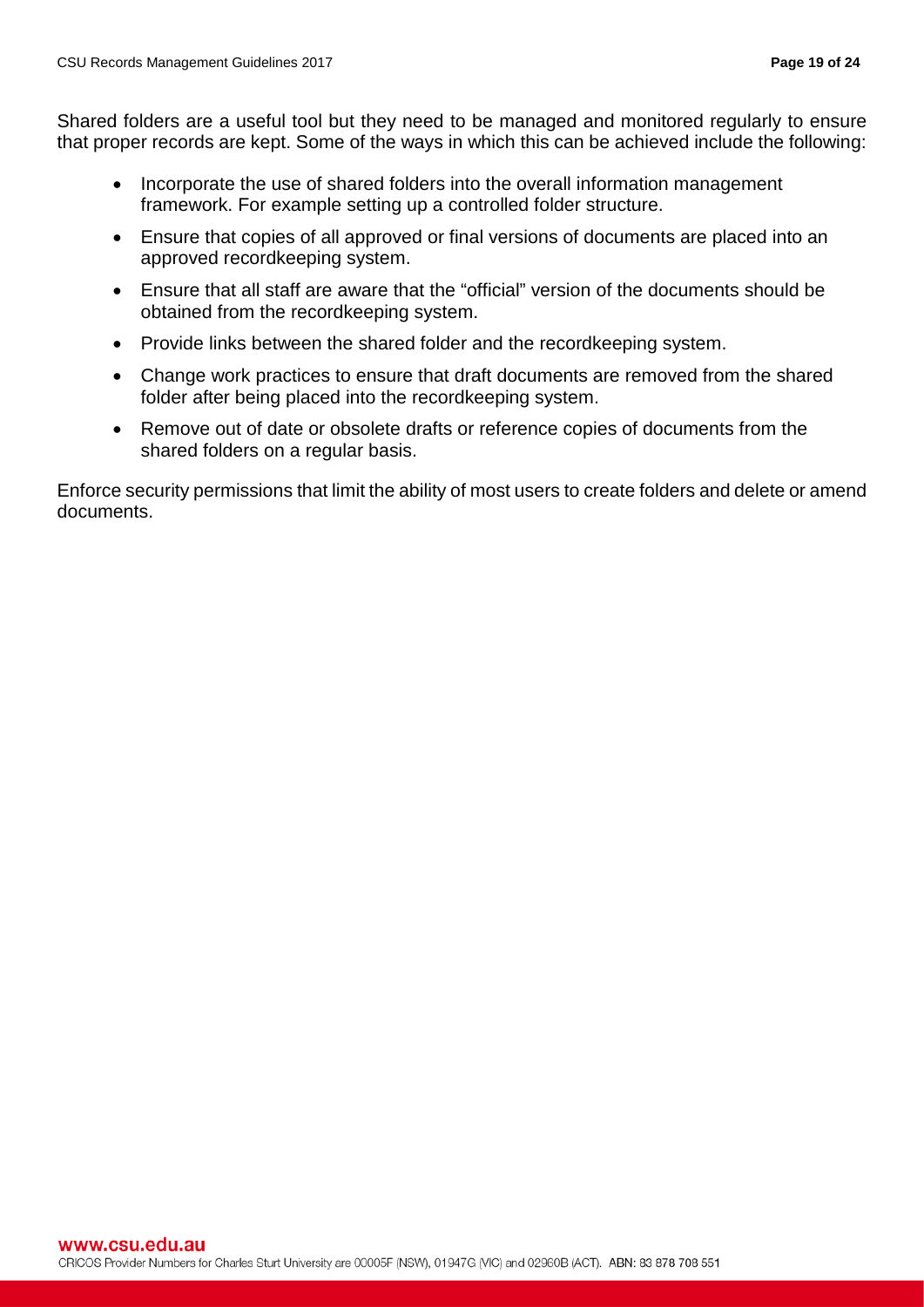# <span id="page-19-0"></span>**Preservation / Protection of Records**

Records appraised as permanent or requiring long term retention, need to be retained in a more stable environment. Storage conditions and handling processes should ensure that as far as possible records are protected from unauthorised access, loss, destruction, and from theft and disaster.

Major causes of deterioration of records in their various formats are light, heat and humidity, handling, mould and pest infestation. Most of these factors can be avoided by controlling the environment in which physical records are stored:

- Storage areas must be kept free of dust by regular cleaning.
- Regular inspections for pest infestation and fumigated as required.
- Paper records should ideally be stored in areas that do not have great fluctuations of temperature or humidity. An acceptable temperature range for paper is  $18{\text -}20^{\circ}$ C with a relative humidity between 45-50%. Magnetic media such as tape, floppy or hard disks recommended temperature is the same as for paper but the humidity is 35-45%. Photographs require a temperature range 18-22<sup>o</sup>C with a relative humidity of 45-55%.
- Records should not be placed in direct sunlight.
- Metal clips/fasteners should be removed as they have a tendency to rust over time.
- Care should be taken at all times when dealing with records.
- Storage areas should be selected that have plenty of ventilation and no damp.
- Damage to the immediate area such as cracks in walls, floors or ceilings should be repaired promptly.
- Paper records of a permanent retention value should be printed onto archival quality paper and forwarded to the Archives Centre
- Master Sets of Maps and Drawings should be ideally stored in purpose built Hanging Cabinets.

Storing audiovisual records such as, microfilm, microfiche, photographs, magnetic tapes and floppy and hard disks require more specialist treatment than that required for paper records. To ensure that digital records are accessible over time, migratory plans and processes need to be put into place.

Research specimens and collections will require specialist storage as suited to the type of material being stored. Refer to the State Records Office NSW Standard [Physical Storage of State Records](https://www.records.nsw.gov.au/recordkeeping/standard-the-physical-storage-state-records) for clarification on standards.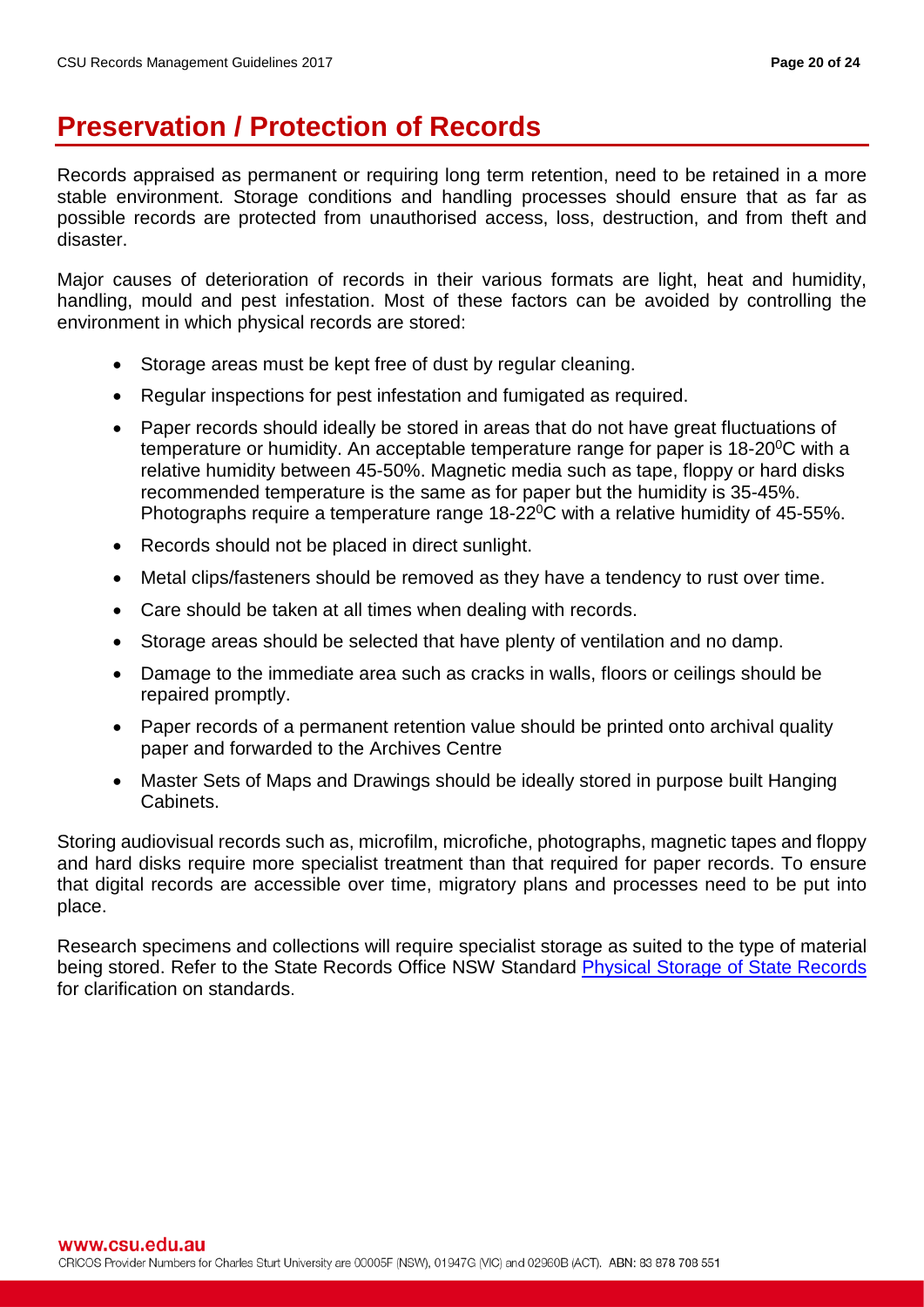# <span id="page-20-0"></span>**Archiving**

# <span id="page-20-1"></span>**General Retention and Disposal Authorities**

General retention and disposal authorities (sometimes referred to as GDA's or GA's) identify the functions and activities, describe the type of records associated with each other, and prescribe a disposal action. These authorities are legal documents that provide the necessary authorisation by State Records (NSW) to allow disposal to be undertaken. Disposal actions range from permanent retention as an archive, to stipulating a minimum period of retention prior to destruction.

The following GDA's are applicable to the University:

- [Administrative records](https://www.records.nsw.gov.au/recordkeeping/rules/gdas/ga28) (GA28)
- [Audio visual programs and recordings](https://www.records.nsw.gov.au/recordkeeping/rules/gdas/gda11) (GDA11)
- [Original or sourced records that have been copied \(](https://www.records.nsw.gov.au/recordkeeping/original-or-source-records-have-been-copied-ga45)GA45)
- [Source records that have been migrated](https://www.records.nsw.gov.au/recordkeeping/source-records-have-been-migrated-ga33) (GA33)
- [Education: Higher and further education records](https://www.records.nsw.gov.au/recordkeeping/education%3A-higher-and-further-education-records) (GA47)
- [Video/visual surveillance records](https://www.records.nsw.gov.au/recordkeeping/videovisual-surveillance-records-gda8) (GDA8)

Records and information created by staff members of the University are subject to compliance with the State Records Act 1998*,* any record created by the University is therefore classed as a State Record as defined by the [State Records Act 1998.](http://www.records.nsw.gov.au/about-us/state-records-act-1998/state-records-act-1998)

The State Records Act 1998 provides that an employee of the University, or any other person, must not dispose of records of any type without the written authority of State Records NSW.

E-mail and other electronic records (records communicated or maintained by means of electronic equipment) are clearly covered by the definition of records contained in the State Records Act 1998. Electronic records must be included in the systematic evaluation of all university records. It is the responsibility of officers to ensure that any electronic records having continued value for administration or for longer term research are preserved.

Refer to the information sheet [Process for Archiving f](http://www.csu.edu.au/division/vcoffice/ogca/complaints-and-records/records-management/policies-and-procedures)or further information.

# <span id="page-20-2"></span>**Appraisal**

Appraisal is the process of evaluating the University's business activities to determine which records need to be created and captured into recordkeeping systems and how long the records need to be kept, to meet business needs, the requirements of the organisational accountability and community expectations. This includes determining which records should be kept as part of our University's collective memory and cultural heritage.

Decisions on how long records should be retained are based on the recordkeeping requirements of the record. In addition to regulatory, business and stakeholder requirements the potential research value of the records should also be considered as this is a significant aspect of community stakeholder expectations. Many records created for a specific purpose have a research value unrelated to the reason for their creation.

Records identified for permanent retention are likely to be those which:

• Provide evidence and information about the University's policies and actions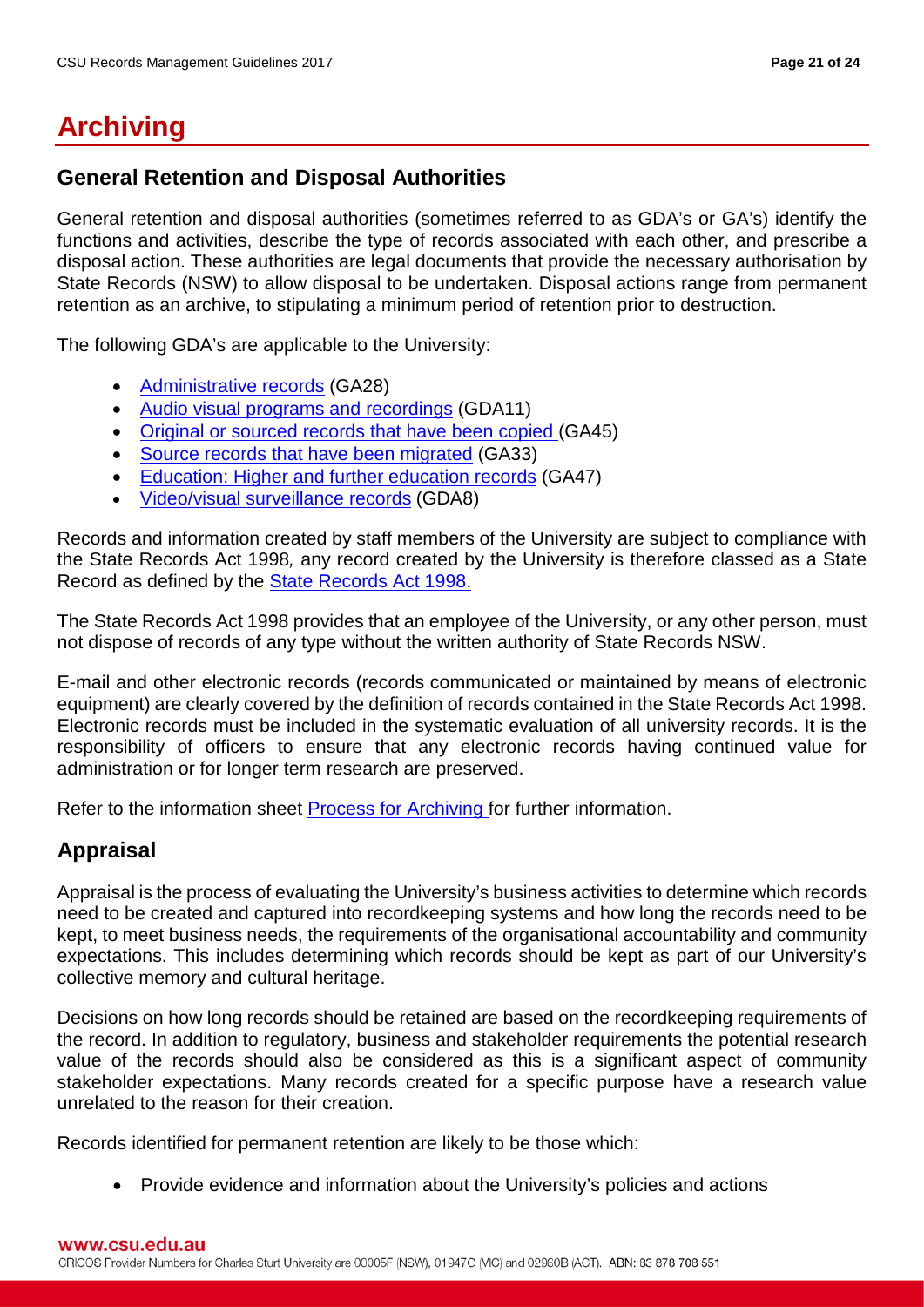- Provide evidence and information about the University's interaction with the client community it serves
- Document the rights and obligations of individuals and business areas
- Contribute to the building of the University's memory for scientific, cultural and historical purposes
- Contain evidence and information about activities of interest to internal and external stakeholders.

To ensure accountability, it is essential that the processes identifying recordkeeping requirements is well documented and provides the necessary detail to justify the disposal recommendations. This is accomplished by the disposal authorities, the documentation should provide the rationale for each requirement and enable it to be traced back to its source.

# <span id="page-21-0"></span>**Records Copied onto Other Media**

Technology enables records created in one media to be copied or converted to another medium requiring less storage space and allowing better access (e.g. paper copied to microfilm or converted to electronic format). The reproductions of source records may be retained as the official agency records providing they have the required degree of authenticity, integrity, reliability and usability necessary to substitute for the source records in business and regulatory applications. This includes their use as evidence in the Courts, to respond to Freedom of Information requests or to comply with standards issued by State Records NSW.

The [General Disposal Authority for Original or source records that have been copied – GA45 c](https://www.records.nsw.gov.au/recordkeeping/original-or-source-records-have-been-copied-ga45)overs the disposal of source records. Please refer to the State Records Office NSW [Standard on records](http://www.records.nsw.gov.au/recordkeeping/rules/standards/records-management)  [management](http://www.records.nsw.gov.au/recordkeeping/rules/standards/records-management) for further clarification.

### <span id="page-21-1"></span>**Permanent Records**

Permanent records should be transferred to the Archives Centre, Wagga Wagga Campus, when administrative use ceases.

## <span id="page-21-2"></span>**Temporary Records**

Temporary records can be destroyed following the expiry of retention periods specified in General Disposal Authorities and once approval from the University Records Manager has been obtained.

## <span id="page-21-3"></span>**Disposal Authorisation**

Although the disposal schedules establish when records can be destroyed, no records should be destroyed until authorised by the business unit manager and the University Records Manager. Records must be destroyed in a secure and environmentally friendly manner. Shredding and pulping are the preferred methods of disposal. Prior to the destruction of records you are required to complete a [Request for Authority to Destroy Records](http://www.csu.edu.au/division/vcoffice/ogca/complaints-and-records/records-management/archiving-and-destroying-records) form.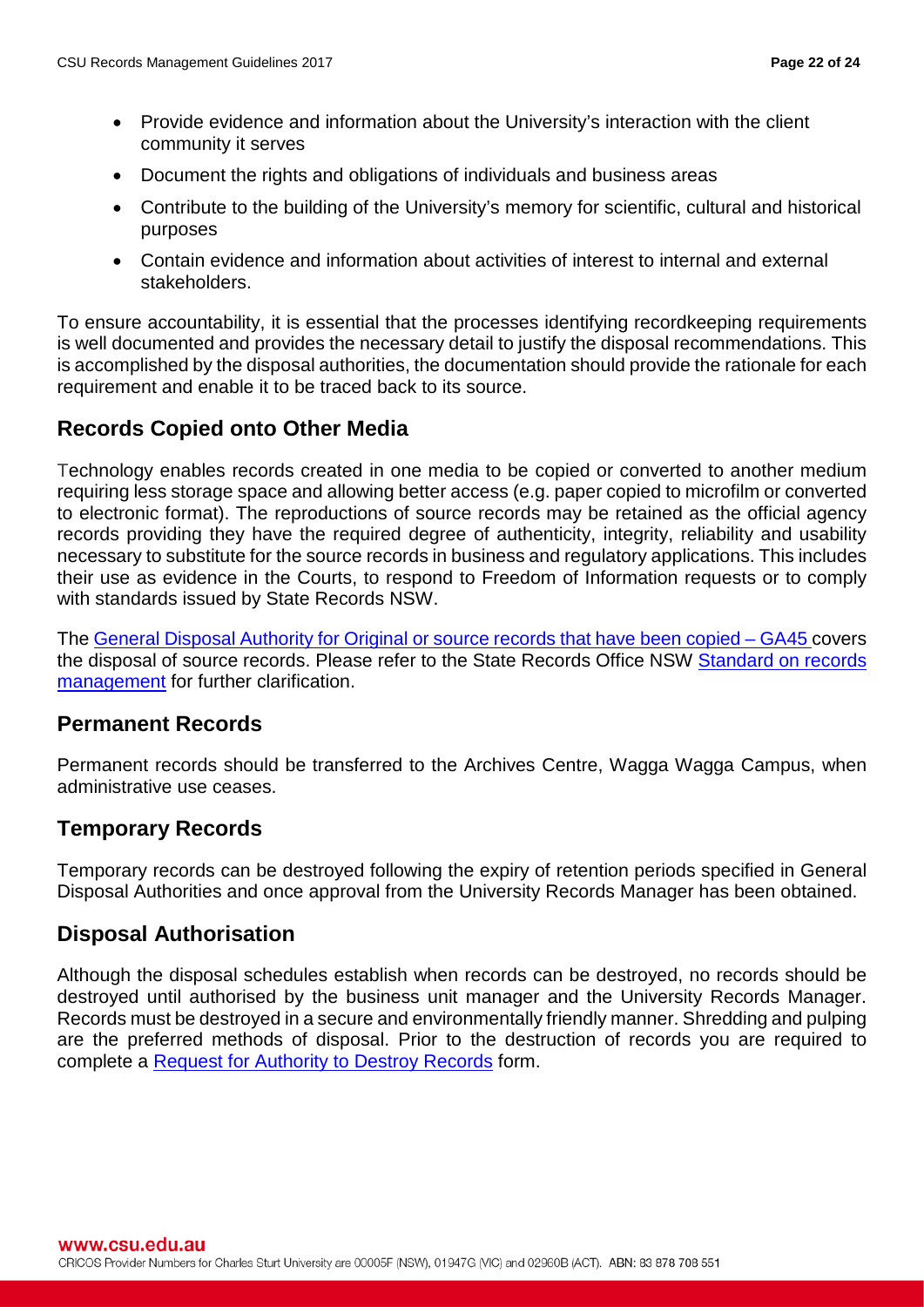# <span id="page-22-0"></span>**Forms**

# <span id="page-22-1"></span>**Request for Authority to Destroy Records**



OFFICE OF GOVERNANCE AND CORPORATE AFFAIRS Charles Sturt OFFICE OF GOVERNANCE AND CORPORATE AFFAIRS<br>University

# **Request for Authority to Destroy Records**

Prior to destruction you must ensure that the

 $\checkmark$  Minimum retention periods set by GDA's have been satisfied.

Records are no longer required for legal, administrative, financial or audit functions.

| <b>Requestor Details</b>                      |                                                      |                                      |      |                                                       |  |
|-----------------------------------------------|------------------------------------------------------|--------------------------------------|------|-------------------------------------------------------|--|
| Name                                          |                                                      |                                      |      |                                                       |  |
| <b>Faculty/Division</b>                       |                                                      |                                      |      |                                                       |  |
| Position/Title                                |                                                      |                                      |      |                                                       |  |
| Telephone                                     |                                                      |                                      |      |                                                       |  |
| Signature                                     |                                                      |                                      |      |                                                       |  |
|                                               |                                                      |                                      | Date |                                                       |  |
| <b>Records Description</b>                    |                                                      |                                      |      |                                                       |  |
| <b>Description of Records</b>                 | Attach a separate list of records if not enough room |                                      |      |                                                       |  |
|                                               |                                                      |                                      |      |                                                       |  |
|                                               |                                                      |                                      |      |                                                       |  |
|                                               |                                                      |                                      |      |                                                       |  |
| <b>Authorisation for Destruction</b>          |                                                      |                                      |      |                                                       |  |
| <b>FACULTY/DIVISION APPROVAL</b>              |                                                      |                                      |      |                                                       |  |
| This second must be completed by the manager. |                                                      |                                      |      |                                                       |  |
| Are the records<br>the                        | still   Legal Functions                              | Yes                                  | No   | If yes has been selected for                          |  |
| required<br>bv<br>University for any of the   | <b>Administrative Functions</b>                      | Yes                                  | No   | any of these functions, then<br>these records must be |  |
| following functions?                          | Audit/Financial Functions                            | ⊥ Yes                                | No   | retained                                              |  |
| Name                                          |                                                      | Position                             |      |                                                       |  |
|                                               |                                                      |                                      |      |                                                       |  |
| Signature                                     | Date                                                 |                                      |      |                                                       |  |
| UNIVERSITY RECORDS MANAGER APPROVAL           |                                                      |                                      |      |                                                       |  |
| Have the records satisfied minimum            |                                                      | ]Yes □No                             |      | If no. records must be                                |  |
| retention requirements?                       |                                                      |                                      |      | retained.                                             |  |
| Name Shelley McMenamin                        |                                                      | Position Manager, University Records |      |                                                       |  |
|                                               |                                                      |                                      |      |                                                       |  |
| Signature<br>Date                             |                                                      |                                      |      |                                                       |  |
|                                               |                                                      |                                      |      |                                                       |  |
| <b>Destruction of Records Completed by</b>    |                                                      |                                      |      |                                                       |  |
|                                               |                                                      |                                      |      |                                                       |  |
| Signature                                     |                                                      | Date                                 |      |                                                       |  |

www.csu.edu.au

CRICOS Provider Numbers for Charles Sturt University are 00005F (NSW), 01947G (VIC) and 02960B (ACT). ABN: 83 878 708 551